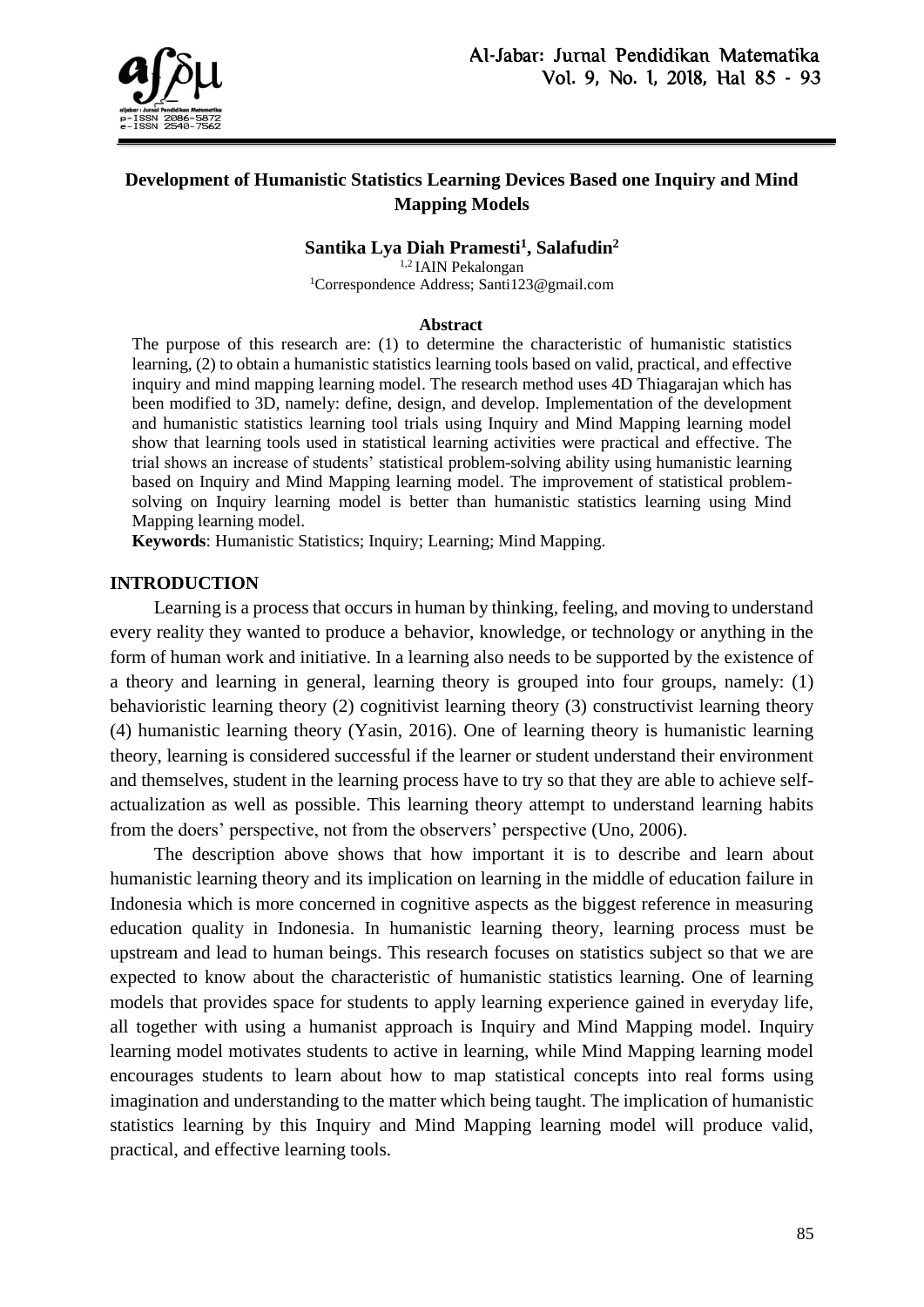

Several researches have been done in the development of learning tools for humanistic statistics by Inquiry Model (Amidi, Waluya, & Hindarto, 2014; Krisdiana, 2016; Nisa, 2017; Putri & Widiyatmoko, 2013; Uswatun & Rohaeti, 2015; Widiyatmoko, 2013). Based on previous research, the renewal in this research is on the development of learning tools to determine the characteristic of humanistic statistics learning and obtain learning tools for humanistic statistics based on valid, practical, and effective Inquiry and Mind Mapping model.

# **THE RESEARCH METHODS**

This research is a type of development research. The development that was carried out was the development on Humanistic Statistics Learning Tools Based on Inquiry and Mind Mapping Models. Developed learning tools are: (1) Syllabus, (2) Lecture Program Units, (3) Problem-solving Ability Test. The development of learning tools in this research refers to the 4-D Thiagarajan development model, et al. However, this research only took 3D, namely Define, Design, and Develop refers to previous research (Firdaus, Widodo, & Azizah, 2014; Netra et al., 2013; Rosida & Rochmawati, 2013; Sumarno & Wustqa, 2014). The purpose of Define phase is to establish and define the development requirements. The defining phase includes five main steps, namely front-end analysis, learner analysis, task analysis, concept analysis, specifying instructional objectives. The purpose of Design phase is to prepare a prototype learning model. The initial design is learning tool design along with the instruments to be developed. The learning tools which will be developed is Syllabus, Lecture Plans, and Problem-solving Ability Test. The designed research instruments includes learning tool validation sheets, student activity observation sheets and teachers' ability to manage learning, student motivation questionnaire, and student and lecturer response questionnaire sheets. The design results of this development tools is the draft I of the development of learning tools. The purpose of Develop phase is to modify a prototype of learning tools so as to produce a learning tools. This development phase consists of validation of learning tools and trials. Validation of learning tools is done by competent specialists and practitioners. The specialist assessment aims to obtain suggestions, critics that are used as an input for revising learning tools (initial draft/draft I) so the draft II is produced which can be categorized well and suitable for field trials. The stages in this validation generally include 1) validation of learning tool contents, whether it is in accordance with the matter and the objectives to be measured, 2) validation in terms of language, whether the learning tools use good and properly Bahasa (Indonesian Language) or whether the sentences on learning tools are not creating double meanings.

The results of the tool developments on draft II were tested in the trial class/experimental class. The purpose of this tool trial is to obtain an input in the form of the record of all responses, reactions, comments from students, lecturers, and peer obsevations to revise or complete draft II. The subjects of this research were the students from Study Program PAI which consist of 6 parallel classes. Two classes were taken as the samples, namely as experimental class. Sampling is carried using a sample random sampling system because members of the population are considered homogene. (Sugiyono, 2009).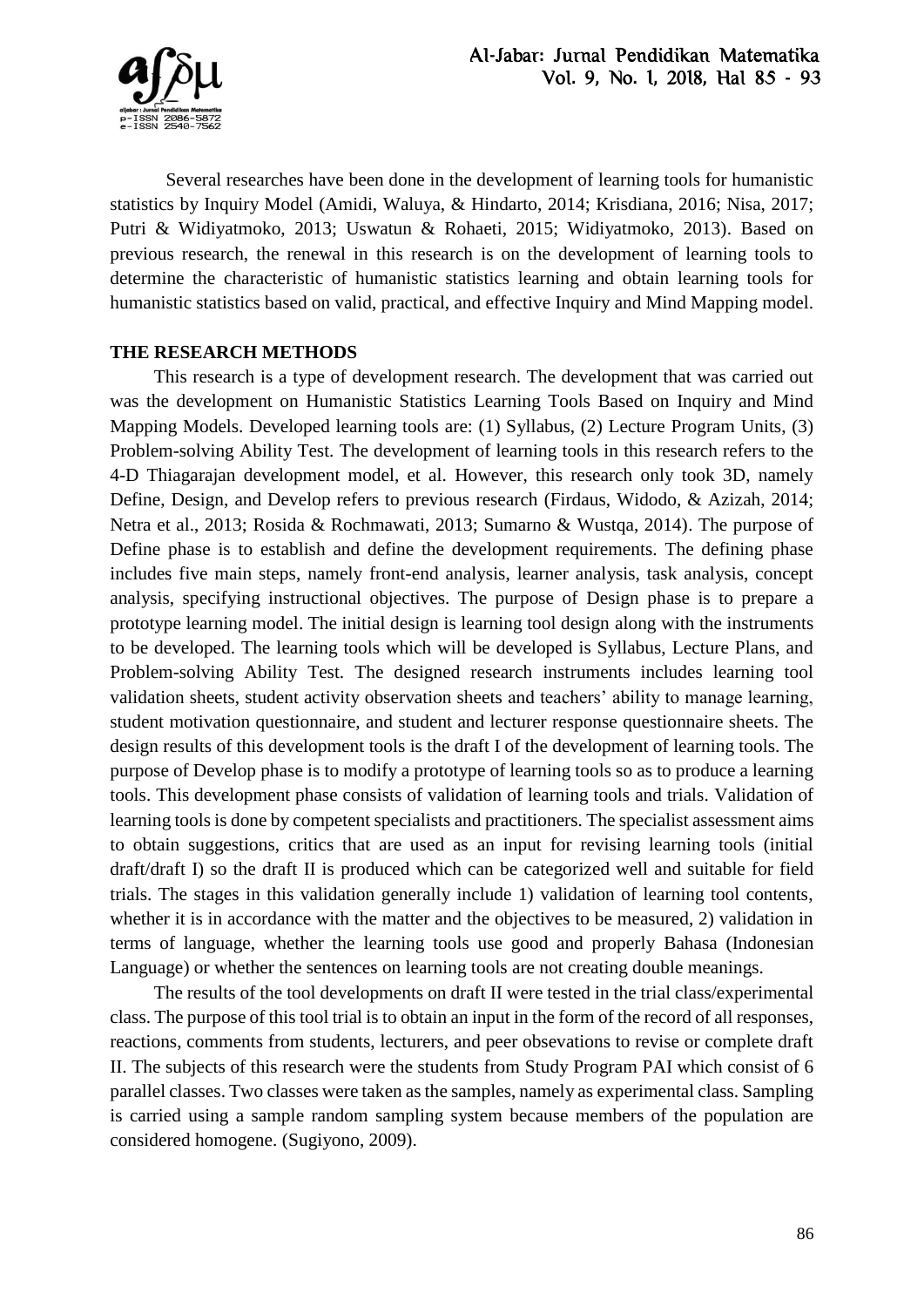

The research design of learning tool trials used true-experimental design with pretest posttest control group design. The paradigm in this model trial research can be seen in the following Table.

| Class               | <b>Prefest</b> | <b>Treatment</b> | <b>Posttest</b> |
|---------------------|----------------|------------------|-----------------|
| <b>Experiment 1</b> |                |                  |                 |
| <b>Experiment 2</b> |                |                  |                 |

**Table 1. The Design of Learning Tool Trial**

In this design, there were two groups, each of which was chosen randomly. The first and the second group were experimental class. The first group  $(X)$  was taught the humanistic statistics learning using Inquiry model, the second group (Y) was taught the humanistic statistics learning using Mind Mapping model. The value of previous test results of the two groups were taken from the mid-term examination (UTS) as the first pretest (T1) to determine the state of the initial abilities of the students between the first and the second experimental class. After receiving treatments, the two of the trial classes did a posttest which was a problemsolving ability test on comparative analysis matter (T2).

This research was carried out in IAIN Pekalongan. Subject trials were students at statistics class in Study Program PAI IAIN Pekalongan academic year 2015/2016. The implementation of learning tool trials in the classroom enclose two observers from peers, namely a statistics lecturer and a Tarbiyah lecturer. Each observer had the duty to observe students' activity during learning process in the classroom. This research used two class samples which was chosen randomly by researcher, namely the trial class of problem-solving ability question test and the class as experimental class.

The types of data collected were qualitative and quantitative data. The qualitative data were obtained based on observations, documentations, interviews, and tool validations. The quantitative data were obtained based on the result of nuanced problem-solving ability test which students did. The instruments used on data collection were: problem-solving ability test, validation sheet of learning tools, observation sheets, response questionnaire sheet.

The data analysis technique used in this research were validity data analysis on learning tools, homogeneity test, question analysis on problem-solving ability test, data analysis on practicality learning tools, and data analysis on the effectiveness of humanistic statistics learning using Inquiry and mind mapping learning model.

## **THE RESULT OF THE RESEARCH AND THE DISCUSSION**

In the define phase, the assumption is obtained that: (1) the achievement of statistical learning is still low for IAIN Pekalongan students, this is can be seen from the number of students who take SP for statistics course, (2) some statistics lecturers have not developed learning tools and proponent independently, in accordance with the applicable standard process and have not met valid, practical, and effective criteria, (3) the available learning tools have not led to humanistic and innovative learning activities that can improve students' problem-solving ability, (4) low activeness and motivation of the students in statistical learning, because statistics is considered as scourge and is not interesting course.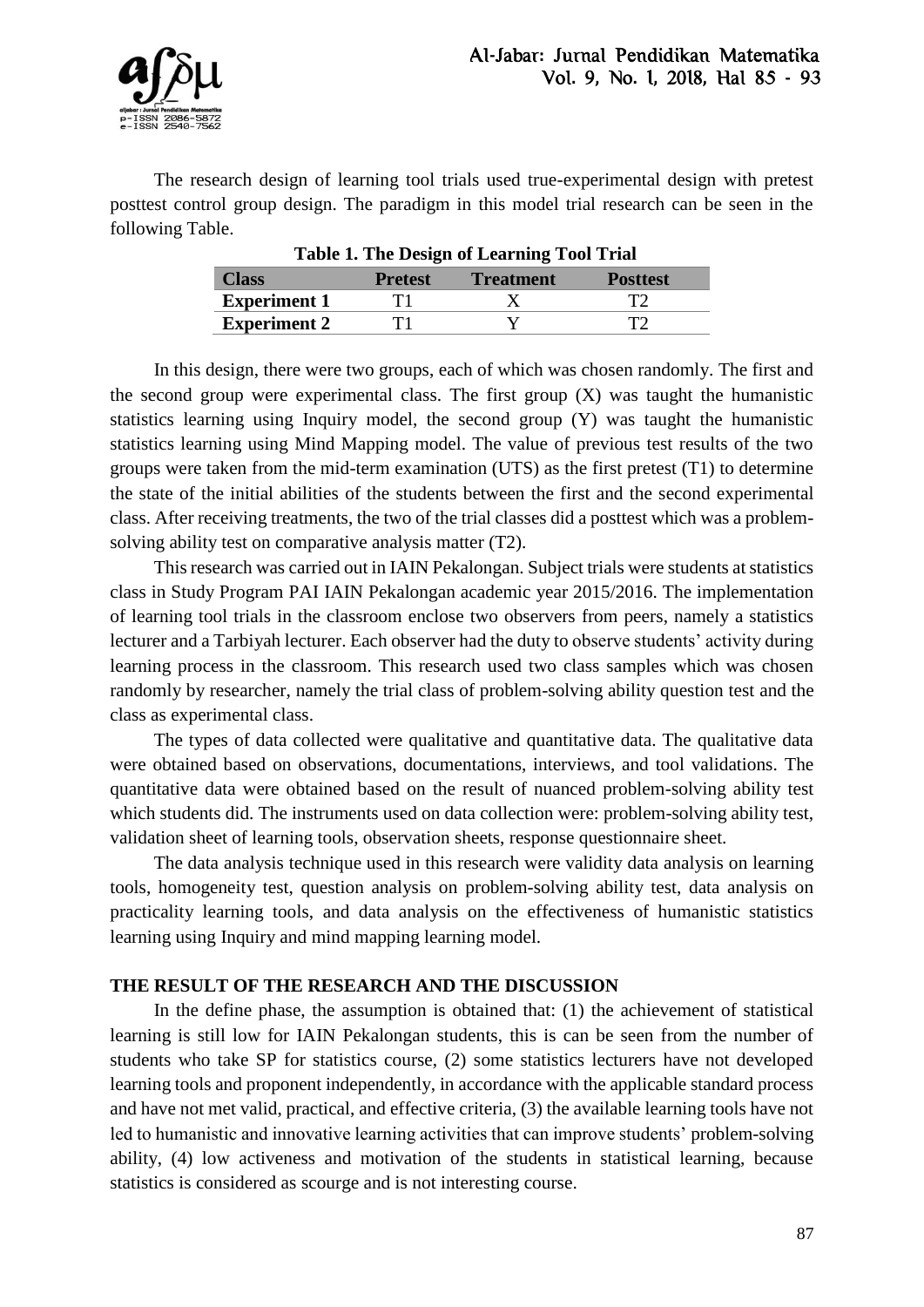

Based on theoretical studies in the define phase, in this phase learning tools are designed in accordance to humanistic statistics learning based on Inquiry and Mind Mapping model. The designed learning tools are Syllabus, Lecture Program Unit, and Problem-solving Ability Test. Problem-solving ability test (TKPM) in this research is designed with a humanistic nuance. Questions are made regarding to statistical contents and the level of students' statistical abilities. This problem-solving ability test (TKPM) with humanistic nuance is for measuring the ability/level of students' problem-solving on the matter that has been taught.

Whereas in this develop phase, learning tool validation and revision is carried out, then the results of the learning tool revisions that had been declared valid by validator is used for learning tool trials in the classroom. To find out whether the learning tools are valid or not, learning tools are validated by validator (specialist and practitioners) is needed. The validator that did the validation of learning tools that developed in this research consist of 4 people including 3 specialists from IAIN Pekalongan lecturers and 1 mathematics lecturer from UNIKAL Pekalongan. The suggestions from the specialists are used as a basis for improving learning tools.

After the learning tools were validated and declared feasible to be tested, learning tool trials were tested in Inquiry and Mind Mapping experiment classes. Learning tool trials on the field aims to find out the practical and effectiveness of learning tools. Learning tool trials were carried out in experimental classes, namely class A and B Study Program PAI. During this trial process, data collection process was carried out including observation data of the learning process and students' activities. After the trial process, humanistic nuance TKPM was conducted to measure problem-solving ability of the students in the tool trial class. Before learning tool trials were carried out, homogeneity test was needed between class A and B. the purpose of homogeneity test is to find out whether experimental class have the same initial abilities. The data that was used to find out about initial abilities of the students were taken from the previous daily test scores, namely on the correlation analysis matter.

The data that was obtained then processed using independent sampels test (in SPSS) with a significance level of 0.05 and the complete results can be seen in Appendix D.2. Based on the results of the data process it was found that the number of research subjects in experimental class A was 37 students and 50 students in experimental class B. The result of SPSS shows that significance value on Levene's Test for Equality of Variances column in Independent Sample Test =  $0.068 = 6.8\%$  > 5% so H<sub>0</sub> is accepted or the variance of two variables are same. In other words, the control class and experimental class are homogene or have the same initial abilities.

Learning tools said to be practical after tested in experimental class if obtained the results: (1) a positive students' responses, (2) lecturers give at least a good response, and (3) the ability of the lecturer to manage the learning at least have a good score. The data of students' response that obtained from questionnaires were analyzed by determining the number of respondents who gave a positive and negative response for category asked in the questionnaires. From the results of students' response questionnaire, it was then percentage and obtained that 75.20% of Mind Mapping class and 78.06% of Inquiry class gave a positive response, in other words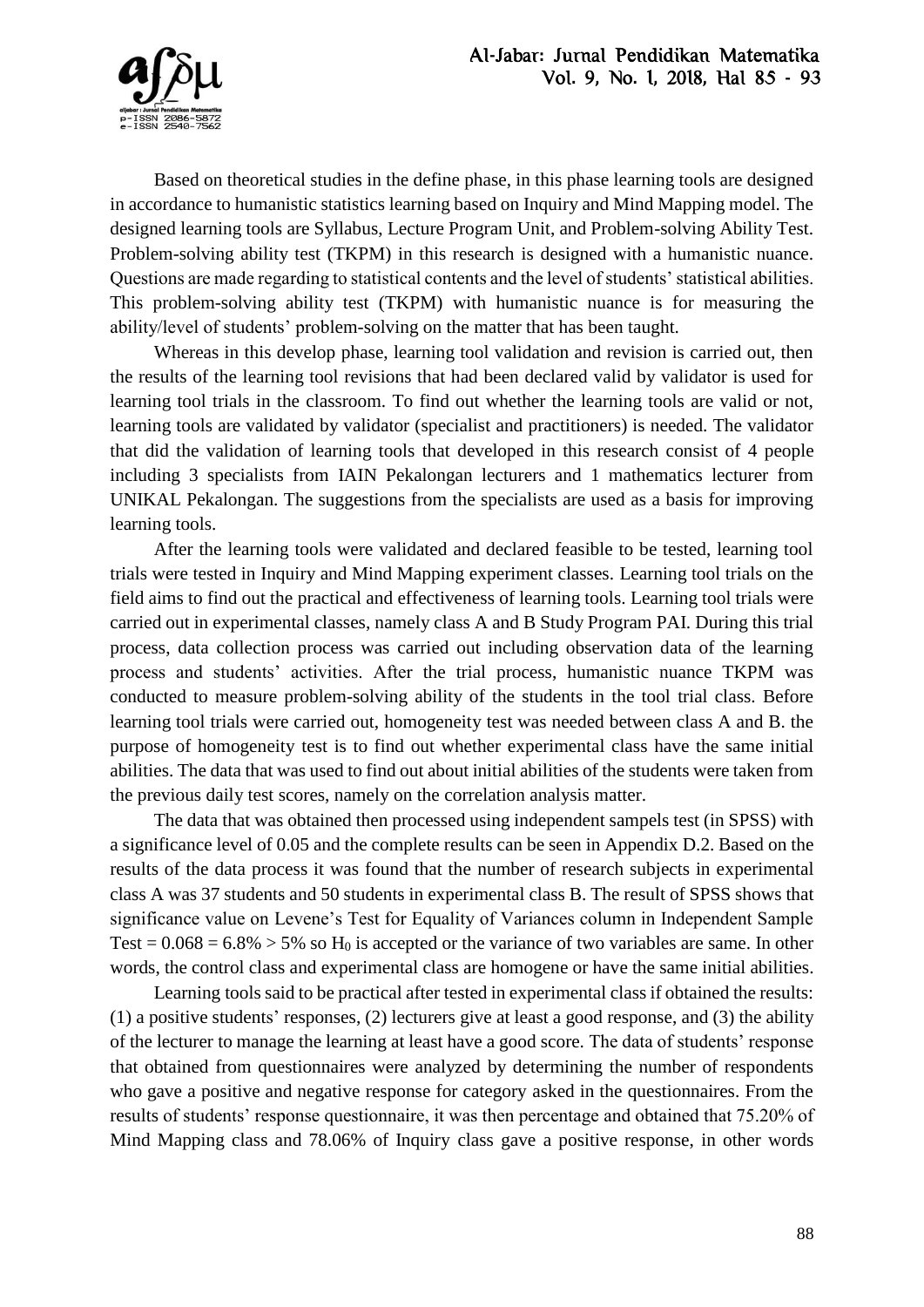

students gave a positive response because more than 75% students gave a positive response on humanistic statistics learning based on Inquiry and Mind Mapping model.

Lecturers' response questionnaire includes the opinion of the lecturer on the component of learning tools in assisting learning activities, the assessment of the lecturer on learning tools and the lecturers' response on the feasibility of the development of learning tools. The results of lecturers' response questionnaire on learning tools are then analyzed. The average result of lecturers' response on learning tools that using Inquiry model is 4.17 and on learning tools that using Mind Mapping model is 4.08. So, the lecturers' response on learning tools is in a good category. To determine the lecturers' abilities on managing the learning, there must be an observation of the lecturers' abilities. The observation was done during learning process by 2 observers from colleagues. The total average of lecturers' abilities to manage humanistic statistics learning using Inquiry learning model is in a high category, so the lecturers' abilities to manage the learning is said to be good. The total average of lecturers' abilities to manage humanistic statistics learning using Mind Mapping learning model is in a high category, so the lecturers' abilities to manage the learning is said to be good.

The results of humanistic nuance TKPM data were first tested using normality test. This normality test was used to determine whether the results of problem-solving ability data were normal distribution or not. In this research, normality test is done by SPSS using Kolmogorov-Smirnov with significance level of 1%. Based on normality test, it was obtained that significance value of experimental class A using Inquiry learning model =  $0.03 = 3\% > 1\%$  so H<sup>0</sup> was accepted, it means that the results of humanistic nuance TKPM in experimental class A were normal distribution. The results of humanistic nuance TKPM for experimental class B obtained significance value of  $0.059 = 5.9\% > 1\%$  so Ho was accepted. It means that the result of humanistic nuance TKPM in experimental class B were normal distribution.

This average difference test was used to compare the average of students' problemsolving ability on humanistic statistics learning between using Inquiry and Mind Mapping learning model. This average difference test uses right-sided T-test. Before the data were tested using T-formula, data normality and homogene were tested first. For normality test, the results of humanistic nuance TKPM data have been tested in the previous section, so normal distribution was obtained. The results of two variants similarity test (homogeneity) uses SPSS. Based on independent samples test output Table in SPSS, it was obtained that significance value  $= 0.008 = 0.8\%$ , this means significance level is < 5%. Thus null hypothesis (H<sub>0</sub>) is rejected, or  $H<sub>1</sub>$  is accepted, it means that the variance of problem-solving ability of the two experimental class is different.

Calculations using T-formula on excel, obtained T-calculated value of 3.39. With significance level of 5%, obtained T-table value of 1.67. Because T-calculated value (3.39) > T-table value (1.67) so  $H_1$  is accepted. Therefore, it can be concluded that the average of students' problem-solving ability on humanistic statistics learning based on Inquiry learning model are less than the average of students' problem-solving ability on humanistic statistics learning based on Mind Mapping learning model.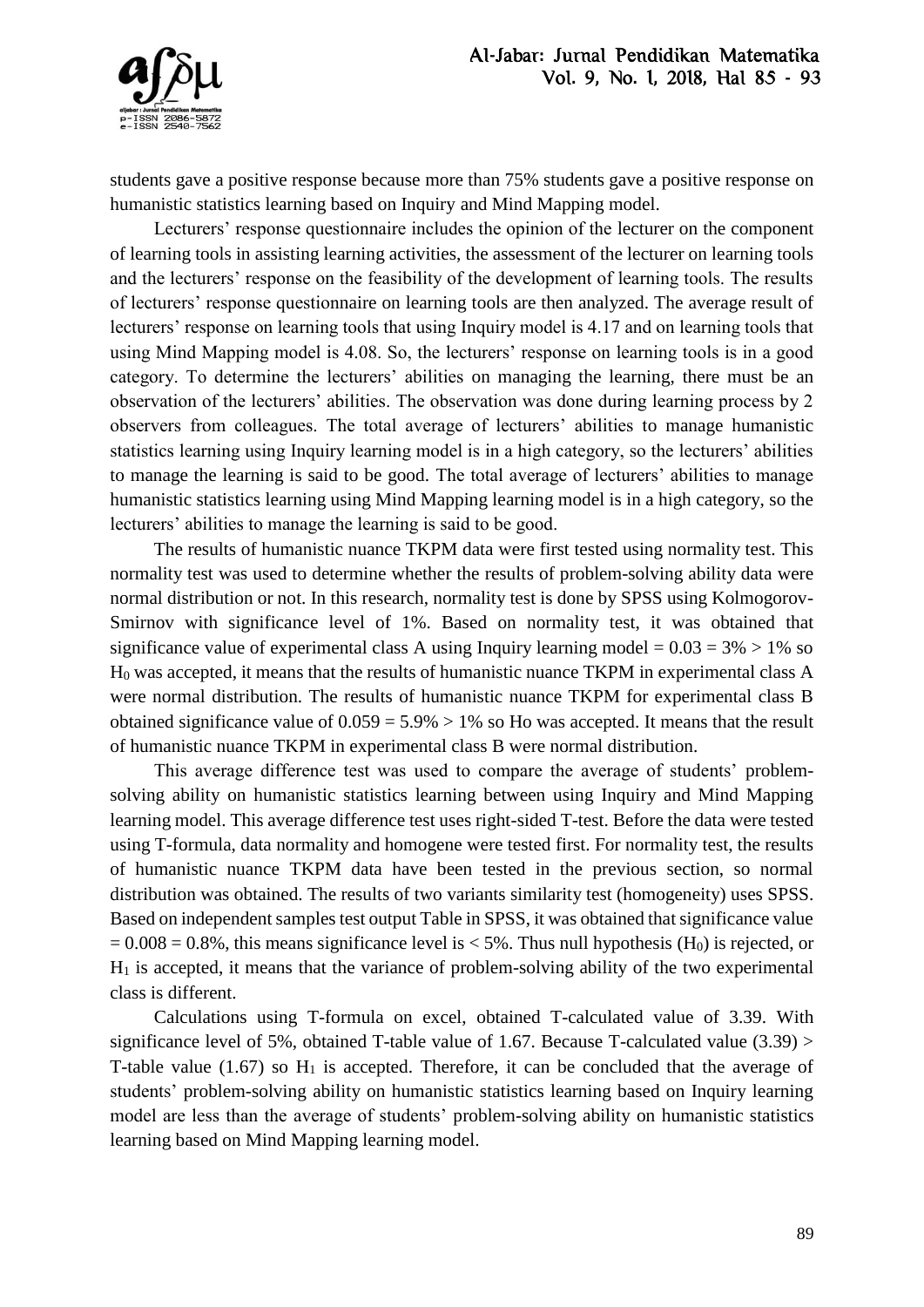

Besides the average difference test is used to compare the Inquiry and Mind Mapping learning model, this test is also used to test before and after using humanistic statistics learning model and using Inquiry and Mind Mapping learning model. The hypothesis is as follows.

T-paired test on Inquiry learning model

 $H_0: \mu_1 \leq \mu_2$  (the average of students' problem-solving ability after taught using humanistic statistics learning based on Inquiry learning model is less than or equal to the average of students' problem-solving ability before taught using humanistic statistics learning based on Inquiry learning model)

 $H_1: \mu_1 > \mu_2$  (the average of students' problem-solving ability after taught using humanistic statistics learning based on Inquiry learning model is more than the average of students' problem-solving ability before taught using humanistic statistics learning based on Inquiry learning model)

Calculation shows the value of T-calculated  $= 4.80$ . With significance level of 5%, obtained T-table = 1.67. Because t<sub>calculated</sub> > t<sub>0,5-0,05</sub> so H<sub>1</sub> is accepted. Thus, it can be concluded that the average of students' problem-solving ability after taught using humanistic statistics learning based on Inquiry learning model is better than before.

T-paired test on Mind Mapping learning model

 $H_0: \mu_1 \leq \mu_2$  (the average of students' problem-solving ability after taught using humanistic statistics learning based on Mind Mapping learning model is less than or equal to the average of students' problem-solving ability before taught using humanistic statistics learning based on Mind Mapping learning model)

 $H_1$ :  $\mu_1 > \mu_2$  (the average of students' problem-solving ability after taught using humanistic statistics learning based on Mind Mapping learning model is more than the average of students' problem-solving ability before taught using humanistic statistics learning based on Mind Mapping learning model)

Calculation shows the value of T-calculated  $= 4.80$ . With significance level of 5%, obtained T-table = 1.67. Because tcalculated > t0,5-0,05 so H<sub>1</sub> is accepted. Thus, it can be concluded that the average of students' problem-solving ability after taught using humanistic statistics learning based on Mind Mapping learning model is better than before.

The problem in this research is how to develop humanistic statistics learning tools based on valid, practical, and effective Inquiry and Mind Mapping learning model. The developed learning tools are categorized as valid if have gone through validation process by specialist and practitioner with average score of each tools in a good or very good category. For humanistic nuance TKPM, it is determined first to fulfill the content validity, then trial is conducted to fulfill the specified requirements, namely reliable, difficulty level of balance, and minimal distinguishing power. The development of learning tools have gone through the process according to developing tool procedures that have been determined in this research, namely Thiagarajan modification model, et al. Based on validation results, learning tools are declared as valid, but revision is still needed. The revision results of learning tools are no longer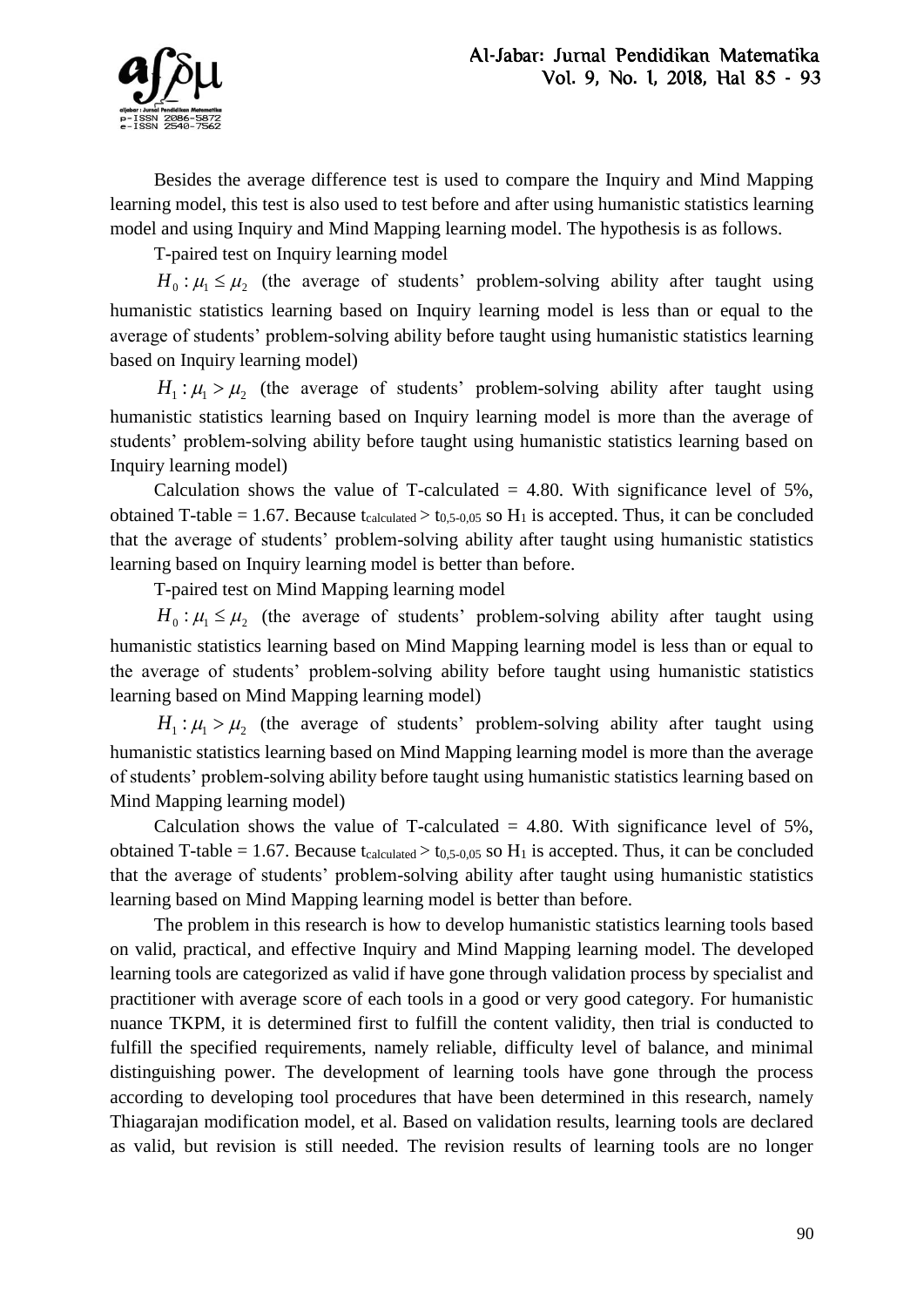

requested for validation to the validator, it was immediately made into draft 2 of learning tools which will be subsequently used on learning tool trials in the class.

Learning tools is said to be practical if after being tested in experimental class, they obtained results: (1) students' response are positive, (2) lecturers' response on learning tools are positive, and (3) lecturers' ability on managing the learning are good.

The comparison of students' problem-solving ability in humanistic statistics learning class based on Inquiry and Mind Mapping learning model using average difference test. Based on analysis results, it can be concluded that the average score of problem-solving ability test on control class is not same with the average of experimental class. The results of data processing using average difference test showed that tool trial class have an average value of problemsolving ability that was not same, problem-solving ability in Inquiry learning model class is better than Mind Mapping learning model in experimental class. It is because learning in experimental class involves habitual activities using realistic humanistic learning, close to students, as well as habitual exercises with humanistic nuance questions. Other than that, students become active in learning, for example when there are discussion activity or group to make props. Realistic statistics learning in Indonesia makes students feel happy so that it raises students' motivation and learning become more meaningful (Johar: 9).

The development of humanistic statistics learning tools to improve problem-solving ability is very likely to occur because learning can really happened. The development of humanistic statistics learning tools in experimental class both using Inquiry learning model or Mind Mapping learning model créate learning process and transfer more optimal knowledge. Student learning motivation to achieve completeness and to solve challenging humanistic nuance questions are an important factor in this research to support the purpose of this research in improving students' problem-solving ability. Activities also have an effect on students' problem-solving ability because when student activities appear physically, mentally, and socially, so physical, mental, and social abilitities will also develop so that it will improve their problem-solving ability. Humanistic nuance question exercises on humanistic statistics learning makes students have higher problem-solving ability, in accordance with Suherman (2003: 55). So activities and motivations are two things that are related to each other and strengthen each other to obtain an optimal problem-solving ability.

The results of the influence of student activity analysis on realistic statistics learning in Indonesia on students' problem-solving ability stated that there is a linear relationship. It shows that the higher student activities, the higher problem-solving ability will be achieved. Statistical learning with humanistic approach has characteristics for statistical reinventing activities. So, the efforts to increase student activities on humanistic statistics learning process using Inquiry and Mind Mapping learning model must always be conducted so that the desire to improve students' problem-solving ability can be realized.

The results of T-test showed an improvement of students' problem-solving ability on humanistic statistics learning using Inquiry learning model or using Mind Mapping learning model than before. The improvement of students' problem-solving ability on humanistic statistics learning using Inquiry learning model is more increased than Mind Mapping learning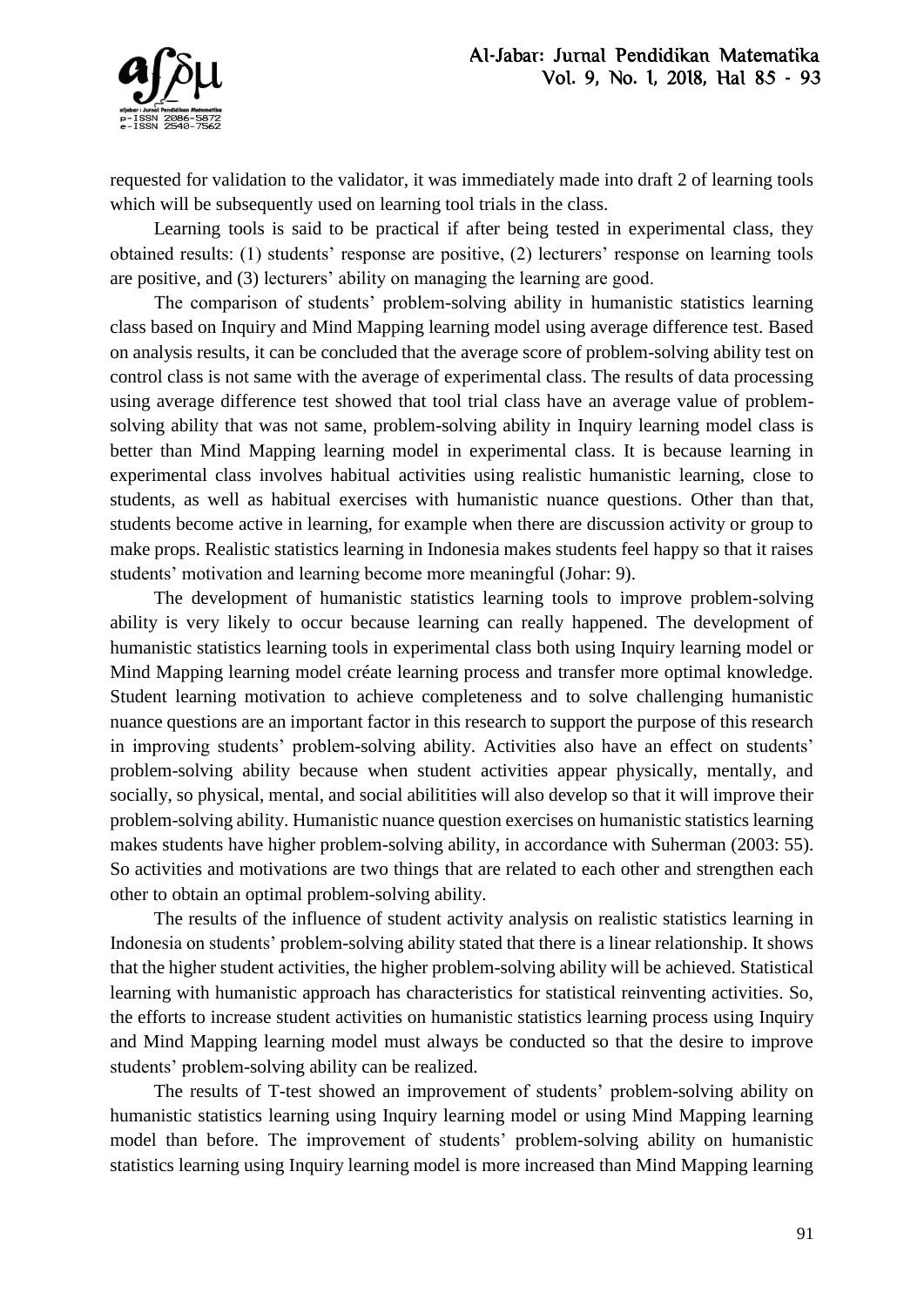

model. Humanistic statistics learning makes students become active in learning and students become accustomed to humanistic nuance questions. The exercises of humanistic nuance questions train students' problem-solving ability gradually on solving the question and calculation accuracy.

Humanistic statistics learning trials with assessment of humanistic nuance shows the results in the form of: 1) students' problem-solving ability on humanistic statistics learning using Inquiry and Mind Mapping learning model increased, 2) students' problem-solving ability using Inquiry learning model are higher than students with humanistic statistics learning using Mind Mapping learning model, 3) there is a positive influence on student activity and student motivation on students' problem-solving ability, and 4) the improvement of students' problem-solving ability on humanistic statistics learning with assessment of humanistic nuance. From those four things, it means that humanistic statistics learning trials based on Inquiry and Mind Mapping learning model have an effective humanistic statistics learning results.

# **CONCLUSION AND SUGGESTION**

Research on the development of humanistic statistics learning tools using Inquiry and Mind Mapping learning model produces learning tools namely: Syllabus, Lecture Program Unit (SAP), Student Books, and Statistical Problem-solving Ability Test with valid Humanistic Nuance. Implementation of the development and humanistic statistics learning tool trials using Inquiry and Mind Mapping learning model show that learning tools used in statistical learning activities were practical and effective. The trial shows an increase of students' statistical problem-solving ability using humanistic learning based on Inquiry and Mind Mapping learning model. The improvement of statistical problem-solving using Inquiry learning model is better than humanistic statistics learning using Mind Mapping learning model.

Based on the conclusion of this research, some suggestions can be put forward for further research, it is expected to be able to investigate the problem with a wider range for the development of science in the world of research, namely in the next research should try to use other learning models to produce other learning tools, or can use Inquiry and Mind Mapping learning model to develop learning model using other learning theories.

## **REFERENCES**

- Amidi, A., Waluya, S. B., & Hindarto, N. (2014). Pembelajaran Matematika Konstruktivistik Berbasis Humanistik Berbantuan E-Learning Pada Materi Segitiga Kelas VII. *Jurnal Matematika Kreatif-Inovatif*, *5*(2), 121–132.
- Firdaus, Z., Widodo, W., & Azizah, U. (2014). Pengembangan Perangkat Pembelajaran IPA Terpadu Berorientasi Pendekatan SAVI (Somatic, Auditory, Visual, Intellectual) pada Tema Demam Berdarah untuk SMP Kelas VIII. *Jurnal Pendidikan Sains E-Pensa*, *2*(1), 60–67.
- Krisdiana, I. (2016). Pengembangan Perangkat Pembelajaran pada Matakuliah Statistika Dasar dengan Metode Problem Based Learning. *Jurnal Edukasi Matematika dan Sains*, *4*(1), 61– 65.